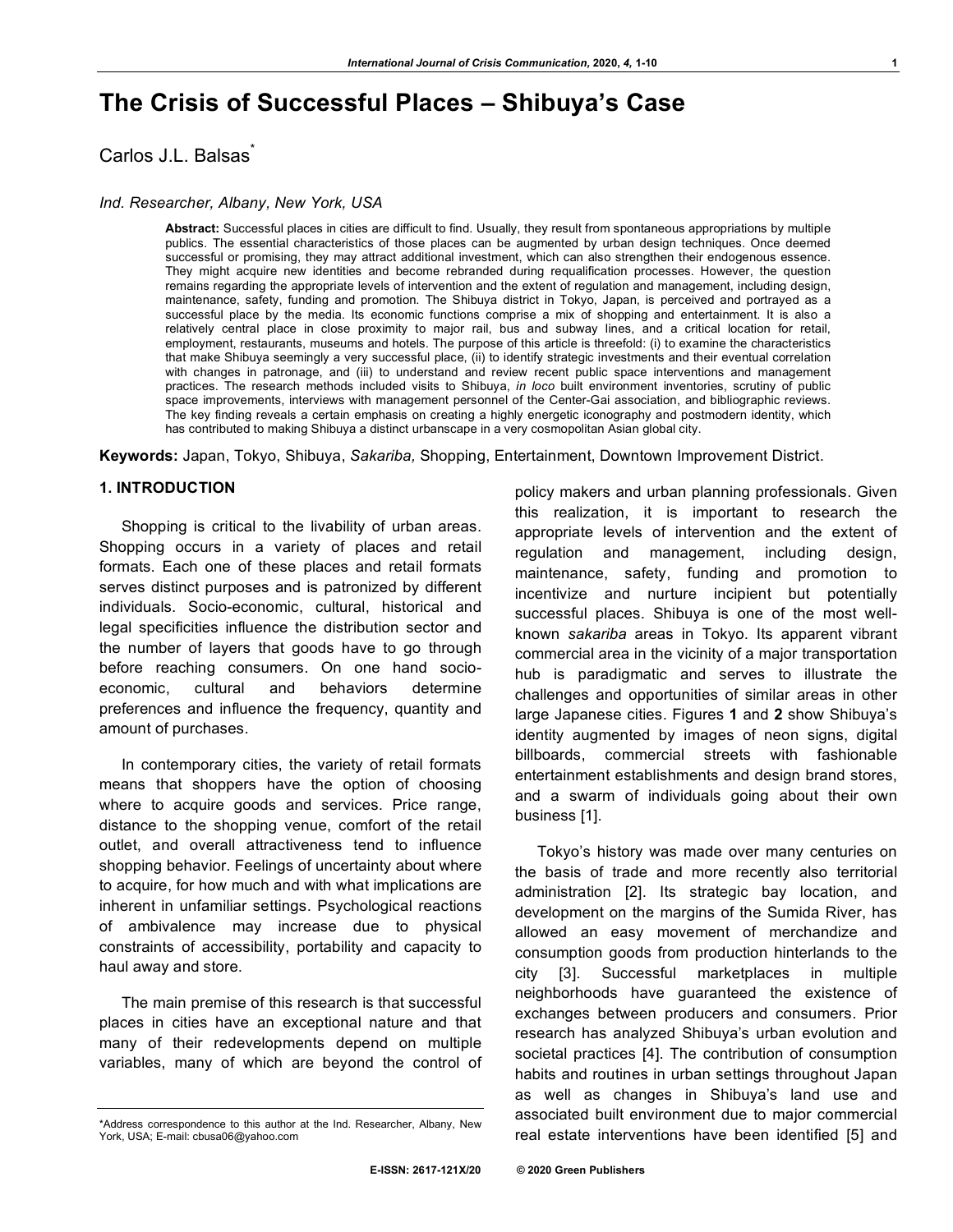

**Figure 1:** Shibuya's most paradigmatic intersection.

[6], respectively. Actor-network theory has been utilized to examine the role of Shibuya not only as a place of consumption but also as a center of youth culture [7]. Kazuo has documented the evolution of different shopping formats throughout Japan [8]. More recently, I reviewed the evolution of commercial urbanism practices in Japan [9]. With the exception of [10] who reviewed Japan's attempts at improving their own city center commercial areas, mostly in medium-size cities, I could not find any published literature on the specific contributions of downtown improvement districts (DID)

to the maintenance of vibrant commercial and entertainment areas in large Japanese cities.

When I started researching Shibuya more than ten years ago, I was very interested in how public policies and multiple stakeholders were creating strategies to manage city centers more efficiently and with higher gains for their locales. I was aware of the international trend towards the creation of Business Improvement Districts (BIDs) and Town Center Management (TCM) schemes with the sole purpose of streamlining



**Figure 2:** Shibuya's inner streetscape dominated by neon signs.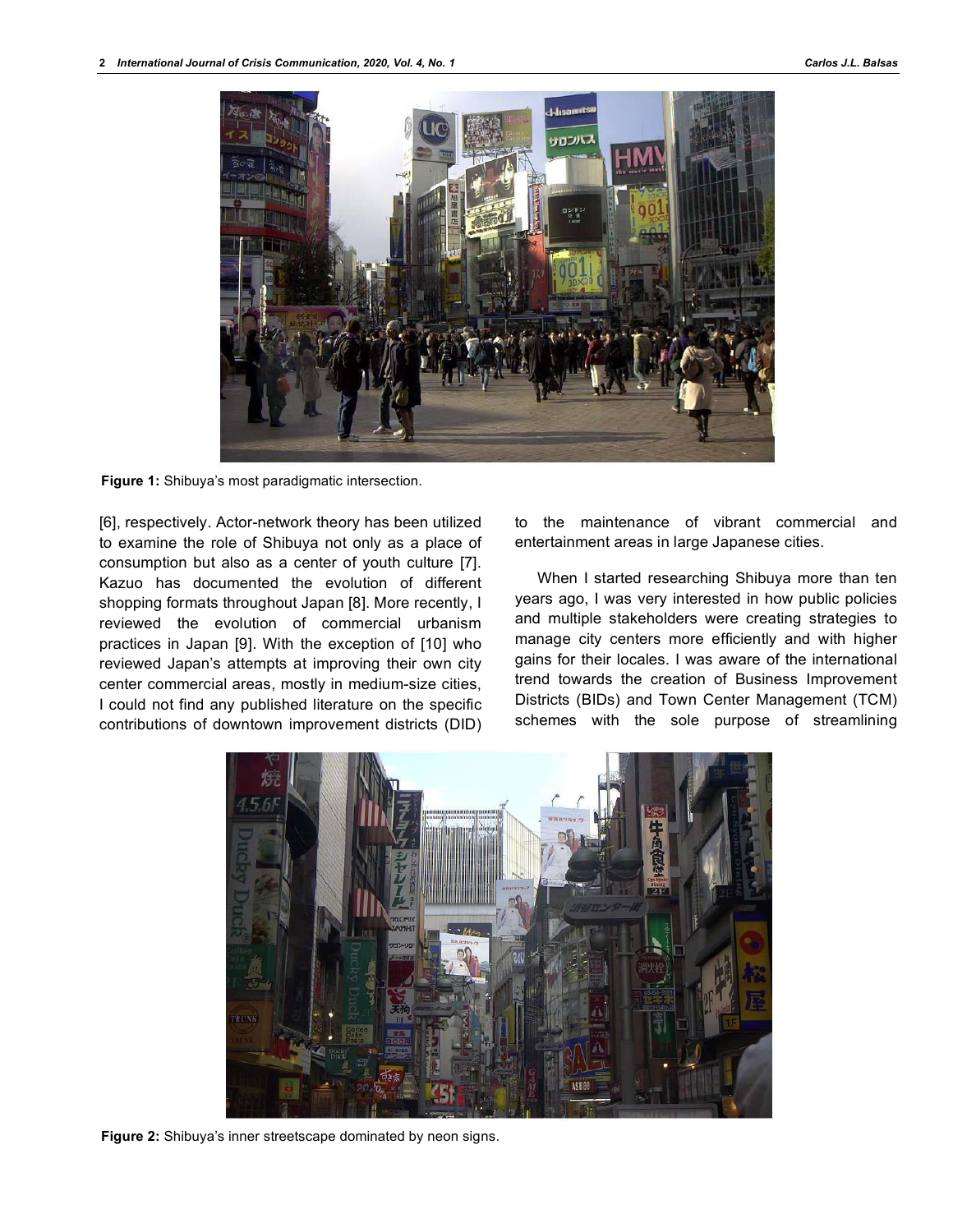centralize retail management practices [11]. The private shopping center philosophy was extensively utilized to structure interventions on multiple fronts, ranging from physical improvements to promotional campaigns and the identification of funding sources to pay for complementary services to those already being provided by municipalities.

When I first visited Japan in the mid-2000s; similarly to [12], I wanted to understand not only Japanese cities but also Japanese society, and especially whether similar regeneration and management efforts were taking place in large and popular sub-centers in Tokyo [13]. In the case of Shibuya, I wanted to know whether the high concentration of retail stores and entertainment establishments [14], together with a dedicated core of organized volunteers, would be able to properly deal with issues of scale, coordination, funding and leadership in order to maintain and or increase the vibrancy and livability of those areas. This article attempts to synthesize some of my research findings with a necessary time lag, which allowed me to also study the role of Japanese commercial streets, changes in the regulatory environments of commercial districts, and recent socio-economic transformations leading to ever more globalized built environments and consumption behaviors [15].

The purposes of this article are to examine the characteristics that make Shibuya seemingly a very recognizable successful place, to identify strategic investments and their eventual correlation with changes in patronage, and to understand and review recent public space interventions and management practices.

The research methods included visits to Shibuya, *in loco* built environment inventories, scrutiny of public space improvements, interviews with management personnel of the Center-Gai association, and bibliographic reviews. In order to understand changes in the neighborhood and the engagement of associative leaders, I conducted multiple visits on my own and as a part of the Center-Gai patrol. I documented urban environments with an extensive array of stills and detailed written notes of my observations and meetings. More recently and as part of a broader research project on shopping and urban regeneration in Japan, I conducted extensive searches and analysis of public policies, management practices and territorial development strategies of a myriad of non-profit organizations engaged in commercial

making Shibuya a distinct urbanscape in a very

This article is structured into six parts:

The introduction:

cosmopolitan Asian global city.

- A theoretical conceptualization of successful places, with particular considerations for Japanese cities;
- The case study as a seemingly successful place;
- Recent changes in investment and patronage in Shibuya;
- The discussion of some of the most recent public space interventions and management practices;
- Synthesis of a set of concluding lessons learned from studying this commercial district.

# **2. SUCCESSFUL URBAN PLACES**

There is an important dilemma in professional practice of whether successful places in cities are the outcome of spontaneous forces by many stakeholders over a considerable period of time or the result of planned and well-coordinated design strategies by a limited number of public policy actors in key locations of urban governance processes during focused interventions.

There have been also considerable attempts at developing categorizations of urban places according to a duality of place and placelessness [7, 17]. Central to these distinctions are endowments of innate characteristics and the creation of new characteristics due to specific occurrences. In the context of this research, places are known to have characteristics that support many individuals to fulfil their multiple needs over time. Placelessness is a characteristic utilized to designate an incapacity to either recoup place characteristics or to eliminate and or reduce the negative perceptions of existing locales. Also, central to this discussion are notions of place vitality and viability with the former standing for present abilities to fulfil current needs and the latter associated with capacities utilized to influence future actions. When applied together, these two concepts illustrate attempts at augmenting place livability.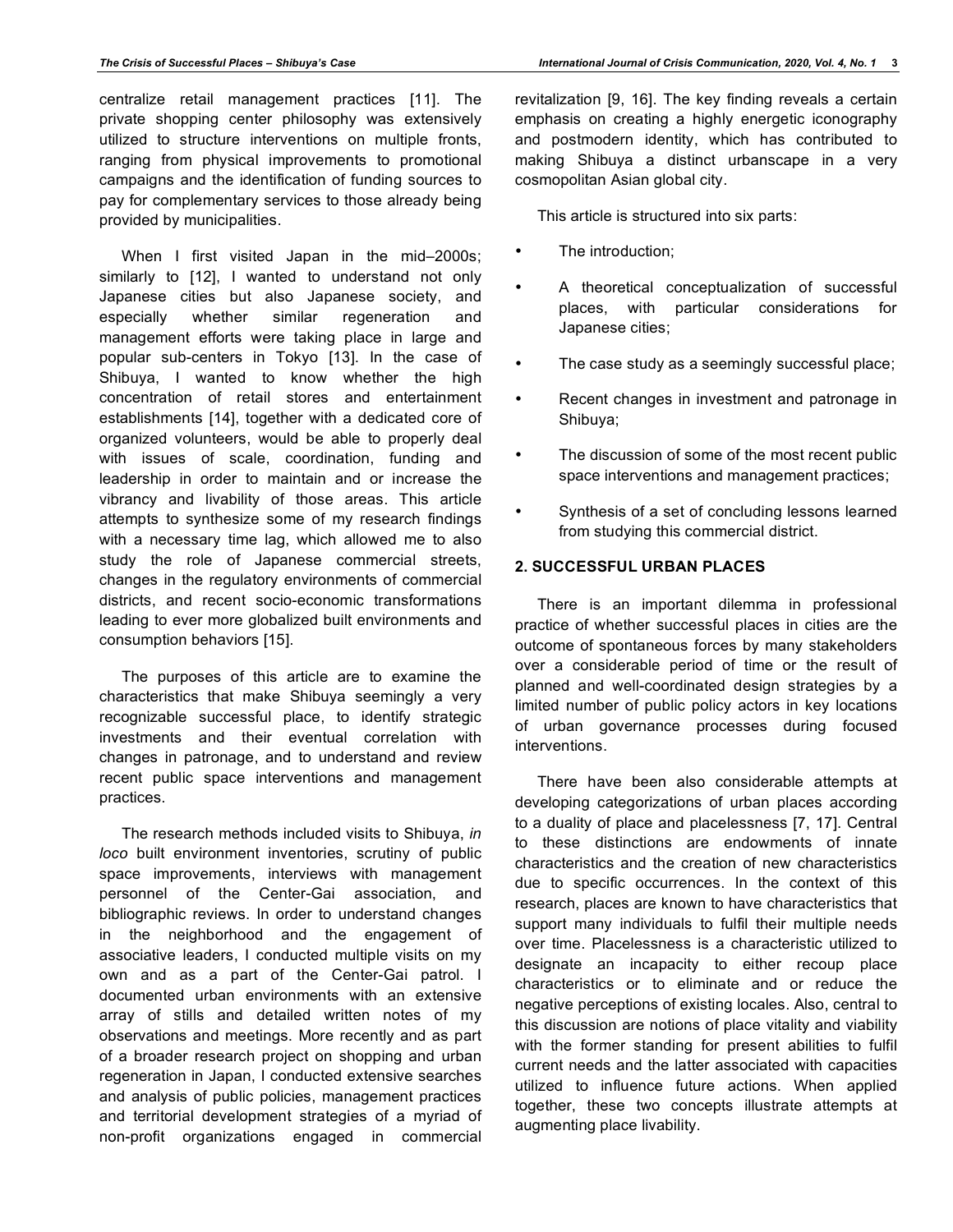Place vibrancy is influenced by a high concentration of people and activities and an extensive utilization of those elements at multiple times during a certain period of time. Around the clock activities contribute toward the maximization of existing infrastructure and the elimination of down times. Many cities, especially those with relatively high population densities have utilized time strategies (i.e. the concepts of a "24–hour" or of an "18–hour" city) to incentivize the full utilization of neighborhood assets in cities. Vibrant neighborhoods also have some of the highest footfall in cities.

A slight variation of this approach, known as the "entertainment machine" [18, 19], emphasizes a specific economic sector: The entertainment and leisure industry. Certain cities are endowed with a centuries-old and rich built heritage, which helps to attract large numbers of visitors; other cities have flourished because of the development of particular industries.

Unique to Japan's urbanism is the concept of *"sakariba",* which refers to popular and flourishing neighborhoods [20]. Six characteristics of successful commercial districts have been proposed: Centrality as intersection of flows, intricate space with open access, fuzzy boundaries, dispersion of large-scale buildings, hidden public space, and inclusive order [21]. *Sakariba* neighborhoods allow multiple publics to socialize outside of home and work. They are relatively similar to the "third place" concept, which has been utilized to describe locales where individuals spend the most time after regular home and work [22]. Examples of these places include public and private places where leisure and entertainment activities occur almost spontaneously.

In small- and medium-size cities without autonomous entertainment districts, commercial arcades, or *shotengai* in Japanese, occupied a special role in fulfilling many of the services found in *sakariba*. However, their recent weakening represents a story of unplanned obsolescence relatively similar to what has occurred in a multitude of western cities and towns. The specific nuances of the Japanese shopping street at the beginning of the  $21<sup>st</sup>$  century, including the extensiveness, liveliness and vibrancy of the Japanese shopping street have been demonstrated [16].

*Sakariba* neighborhoods have flourished in the context of dynamic entrepreneurial activities, which are able not only to attract people, but also to guarantee an adequate quality of life for all those who make

entertainment activities possible. Urban planning's ultimate goal is to facilitate the creation of livable cities with a whole array of neighborhood types, including mixed-use, residential, industrial, commercial and services.

## **3. SHIBUYA AS AN APPARENT SUCCESSFUL PLACE**

Shibuya city *(i.e. Shibuya-Ku)* is an autonomous ward in Tokyo's 35 million people metropolis. According to Shibuya city's website, the ward's population was 219 thousand inhabitants in September 2015. In the context of this research, the designation of Shibuya is restricted to a central area in the proximity to the ward's main railroad station. The station is boarded by a landscaped public square with public art, a transit station off the main thoroughfare and several major arterial roads. The neighborhood diagonally across from the public square has narrow streets bordered by diverse retail, restaurants, coffee-shops and bars in underground, at ground and on the first few floors of buildings. Many of these narrow local streets were interdicted to vehicular traffic during my multiple visits to the area.

The Shibuya scramble crossing identifies a protected intersection between the train station and the surrounding neighborhood streets (see Figure **3**). Time lapse images of this intersection reveal the changes in concentration of passers-by from slim gatherings and nascent crowd formation when priority is given to vehicles, to crowd dissipation and dispersion through the adjacent neighborhood streets when priority is given to pedestrians. The public square outside of the railroad and subway station is a visible gathering place, usually utilized by visitors to wait for fellow friends and colleagues. The public statue is part of the local iconography and popular culture of the neighborhood.

Shibuya's sub-centrality in Tokyo has evolved over many decades. Its high concentration of buildings and activities has contributed to its mostly urban destination character, strong iconic imagery and high concentration of visitors. Many neon signs and billboards on the façades of low- and medium-rise buildings definitely contribute to its visual appeal. Although not as tall as the mostly office towers in Shinjuku's sub-centrality, and not as billboard intensive as many of the buildings in Akiabara, the digital advertisement signs in Shibuya demonstrate its high visibility and potential from a place marketing perspective [23].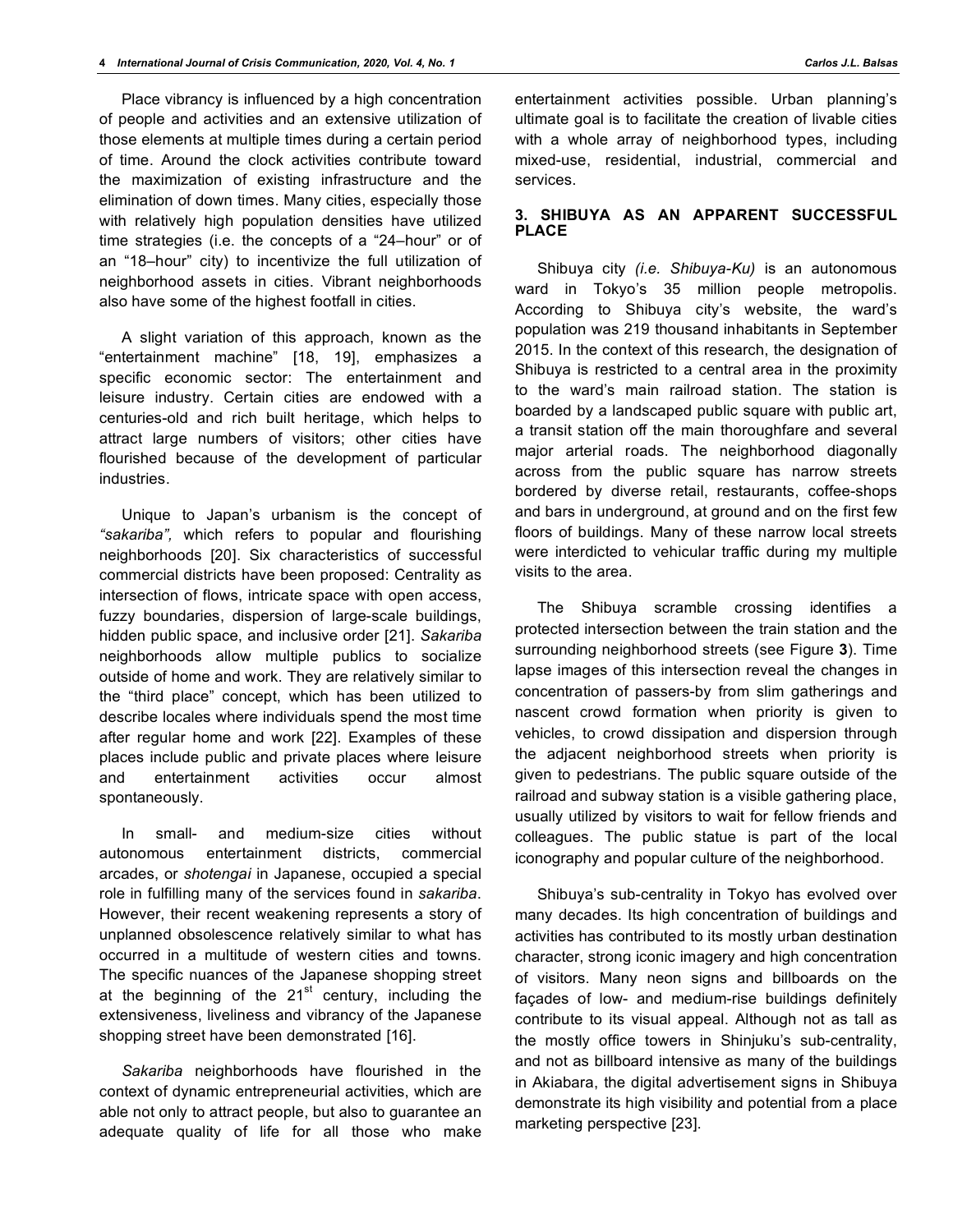

**Figure 3:** Shibuya's scramble crossing with pedestrian phase on.

The pedestrianized neighborhood streets allow shoppers to utilize the full width of those streets for their own convenience without the danger of being runover by moving vehicles and or delivery trucks. As in other cities, the non-existence of moving vehicles enables visitors to conveniently access the establishments to make purchases or only for window shopping, alone or in groups.

The retail and entertainment industry in the area comprises a whole array of shopping malls, department stores, specialized retail, cafes, restaurants, fast food, entertainment ranging from movie theaters to pachinko parlors and hotels. These commercial activities are patronized at different times of the day by different and variegated individuals of all ages and professional occupations. Given their centrality, the combination of store types and the mix of prices, youth and middleclass professional workers have a special propensity visit this neighborhood quite frequently.

A final characteristic that also contributes to Shibuya's apparent success is its active management provided by Center-Gai. This organization is responsible for providing management leadership in the area, in the tradition of many other special interest organizations in Japan and abroad, such as chambers of commerce, business improvement districts, town center management schemes, and other similar types of organizations, whose mission is to help preserve the vibrancy of mostly commercial areas by implementing safety, cleanliness, attractiveness, and promotional programs.

## **4. CHANGES IN INVESTMENT AND PATRONAGE**

Perhaps the best way to think about Shibuya's role in metropolitan Tokyo is to utilize Christaller's central place theory. Tokyo is known not to possess a traditional CBD in the usual conceptualization of Western cities. *Shibuya-Ku* is an autonomous ward on the southwestern corner of the metropolis. Its compactness has been accomplished with relatively tall buildings within the proximity of a mostly suburban node of public transport. One wonders whether it is a perfect Transit Oriented Development's (TOD) growth machine in the western sense of the term, since it has also been referred to as "Transit Urban Center – TUC" [21] and "Rail Integrated Community – RIC" [24].

In spite of the designation one chooses to utilize, the genesis of the neighborhood goes back to land development practices by privatized railroad corporations before WWII. Tokyu Corporation was one of the first private railways to have utilized the *para*corporate system to influence urban development. In the typical scenario, railroad corporations would not only build the railroad lines but they would also build the stations and develop the land in the proximity of those same stations.

Given the high degree of centrality and the high number of passengers who utilized the stations on a regular basis, retail development in the form of shopping centers, department stores and office towers became viable real estate investments for those companies. The business strategy behind these land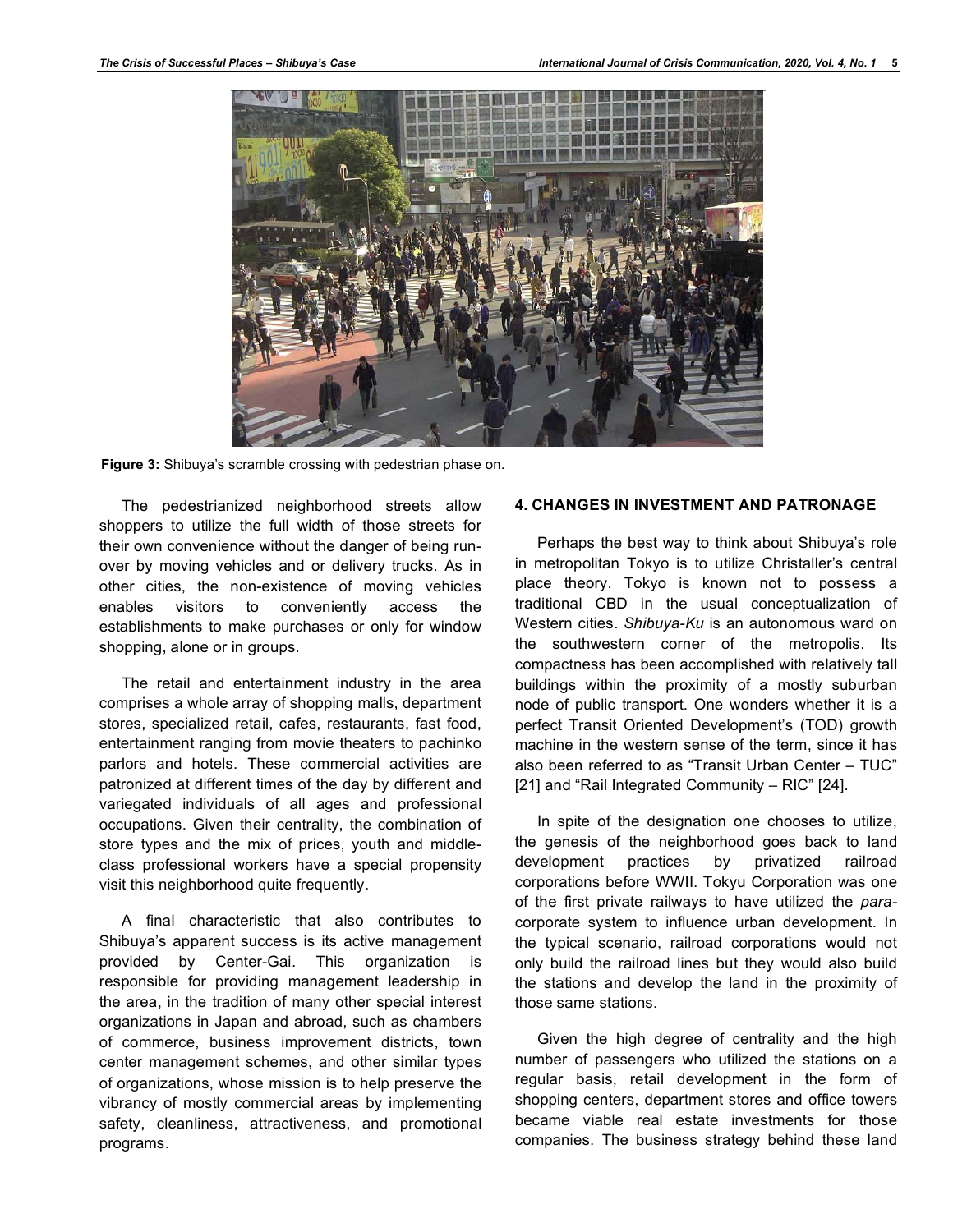development operations became known as *keirestu*, which basically stands for conglomerates of firms with complementary clusters of business activity. This has resulted in an extremely high variety of offerings and, in most cases, a high return on investment.

In fact, much of the Japanese postwar economic miracle was accomplished due to very extensive collaborations between central and metropolitan governments and powerful business conglomerates, which invested in railway lines, construction companies, land development programs, advertising agencies, and other commercial ventures with major built environment impacts. It seemed that the centralization of development under one major corporate venture has helped to streamline the design, planning, permitting, construction, and operation of very profitable businesses under an almost cloaked-like monopoly over the territory where it happened to occur.

In the case of Shibuya there were two main retail conglomerates bidding for very scarce land and redevelopment opportunities in the area: *Tokyu Hands* and *Seibu* Department Stores [25]. In fact, these companies have acquired and developed properties in the neighborhood with the ultimate goal of reaching a critical mass of businesses capable of influencing consumer's shopping behavior [6]. These companies constitute some of the largest urban growth machine stakeholders in the area. In fact, it has been argued that what the Seibu Group accomplished in Shibuya during the 1970s was to utilize a specific neighborhood area almost as a theater, "through an accumulation of sequences", quite similar to what had been done in theme-parks elsewhere [26].

Real estate construction was very important during the late 1980s and early 1990s, however it slowed down due to the Asian financial crisis and Japan's postbubble depression. Considerable redevelopment interest in the area only picked again in the late 2000s and first half of 2010's decade with important regeneration plans for the station area under the umbrella of the Special Urban Renaissance District legislation [27].

These recent redevelopment initiatives are attempts at remaining competitive with increased competition by other sub-centralities in Tokyo [28], such as Roppongi, Shinjuku, Akiabara, Harajuku, Ikebukuro, and Odaiba. Many of these locations have seen the construction of alternative development projects, which tend to include corporate centers (for example: Roppongi Hills, Yebisu Garden Place, and Ark Hills) without the strong traditional connection to the transportation hubs. These new corporate centers are characterized by urban open space with controlled access, an island character, a high concentration of large buildings, a high visibility of public space, and an exclusive order [21].

Shibuya's response to this development pressures has included renovations to the train station itself and major plans to construct an office tower aimed at hosting mostly cultural activities by the creative class in its immediate vicinity. These plans have resulted from partnerships between several railroad operators and Tokyo Metropolitan Government (TMG). The most recent redevelopment plan is dated January 2013 and it complements earlier plans from 2005 and 2011, respectively. A peculiar aspect of the most recent station plans pertains to the revitalization of Shibuya's river margins as new leisure and promenading waterfront public spaces [28].

## **5. PUBLIC SPACE INTERVENTIONS AND MANAGEMENT PRACTICES**

The pedestrianization and inherent walkability of Shibuya contributes to its character as a happening and cool place among the youth segments of the population. The *SentaGai* Street, Shibuya's central pedestrian street, is the most direct street from the train station to the core of Shibuya's shopping district. This street's main function has been accomplished with urban design treatments and even with the installation of a semi-open archway to create the impression of entering a special district separate from the hustling and bustling of the busy and noisy vehicular arterial roads in the immediate vicinity of the railway station.

The urban morphology of the district, with its narrow and winding streets and public squares, has been a common asset of the neighborhood even before the most recent international emphasis on tactical and Do-It-Yourself (DIY) urbanism practices in cities aimed at reclaiming public spaces that have been mainly utilized by vehicular traffic [29].

Many shopping streets have been subjected to considerable improvements over the years, consisting mainly of new pavements, buried utility lines and new street furniture. It is also important to note that at certain times of the year, many of these shopping streets get enlivened with banners and other festive arrangements and displays to create feelings of surprise and excitement, in order to celebrate sales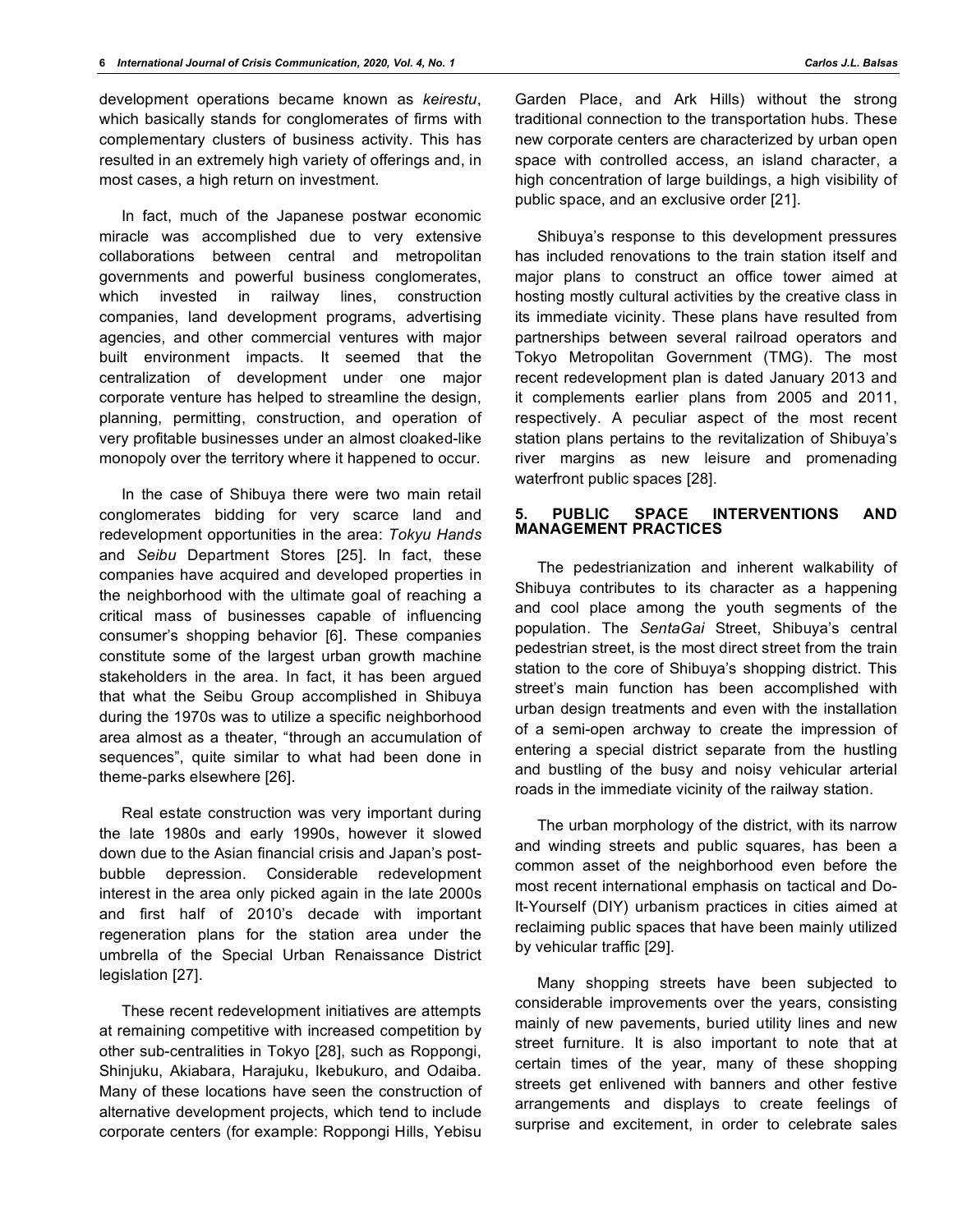events and to attract additional customers. Entertainment related changes are also occurring with pachinko parlors, cyber-cafes and karaoke bars opening in these traditional shopping streets [16].

The physicality and identity of the neighborhood has been augmented by design interventions and management practices aimed at ensuring conformity, cleanliness, safety and security. Adherence to conformity is observed in two main areas: Firstly, enforcement of existing rules and regulations regarding the prevention of outside loitering and advertising in public spaces, and secondly the removal of merchandize displayed outside of retail establishments to create a greater awareness of the type of goods sold in those stores. The logic of differentiating one's own stock of goods on the public right of away from that of one's neighbors' and in the process grabbing shoppers' attention has been highly discouraged by the Center-Gai patrol.

Lack of cleansing is a major problem in places with high footfall. Complementary services are usually needed in these areas to ensure that they remain free of rubbish and debris and can contribute to the viability and continuous patronage of existing customers. Finally, safety and security pertain to neighborhood surveillance practices aimed at reducing the eventuality of crimes. Shibuya's own CCTV network, multiple police boxes, which in Japanese are called *kōban,* and the regular patrolling of streets by the police and by Center-Gai's group of volunteers also help to keep Shibuya's streets practically free of major security incidences.

The organization Shibuya Center-Gai has been responsible for providing and or coordinating many of the services needed to keep the area commercially vibrant since its creation in 2003. The logic of the private shopping center and the emphasis on centralized retail management have contributed to the up-keeping of the area and to its dynamism. The organization is constituted by property and business owners with establishments in the area and representatives from other administrative and non-profit entities. The organization's operations are relatively similar to those conducted by most north-American BIDs, although they are not formalized nor professionalized to the same extent as they tend to rely mostly on the volunteering actions of their members for setting strategic directions.

Their regular monthly meetings serve to coordinate actions, review land use changes, articulate joint promotional strategies, define priorities, and monitor the evolution of retail developments through commercial health audits. A group of about fifteen to eighteen representatives also patrols the area on a regular basis, especially in the evening, to ensure compliance with public space regulations and to verify



**Figure 4:** Center-Gai volunteers during one of their regular neighborhood patrols.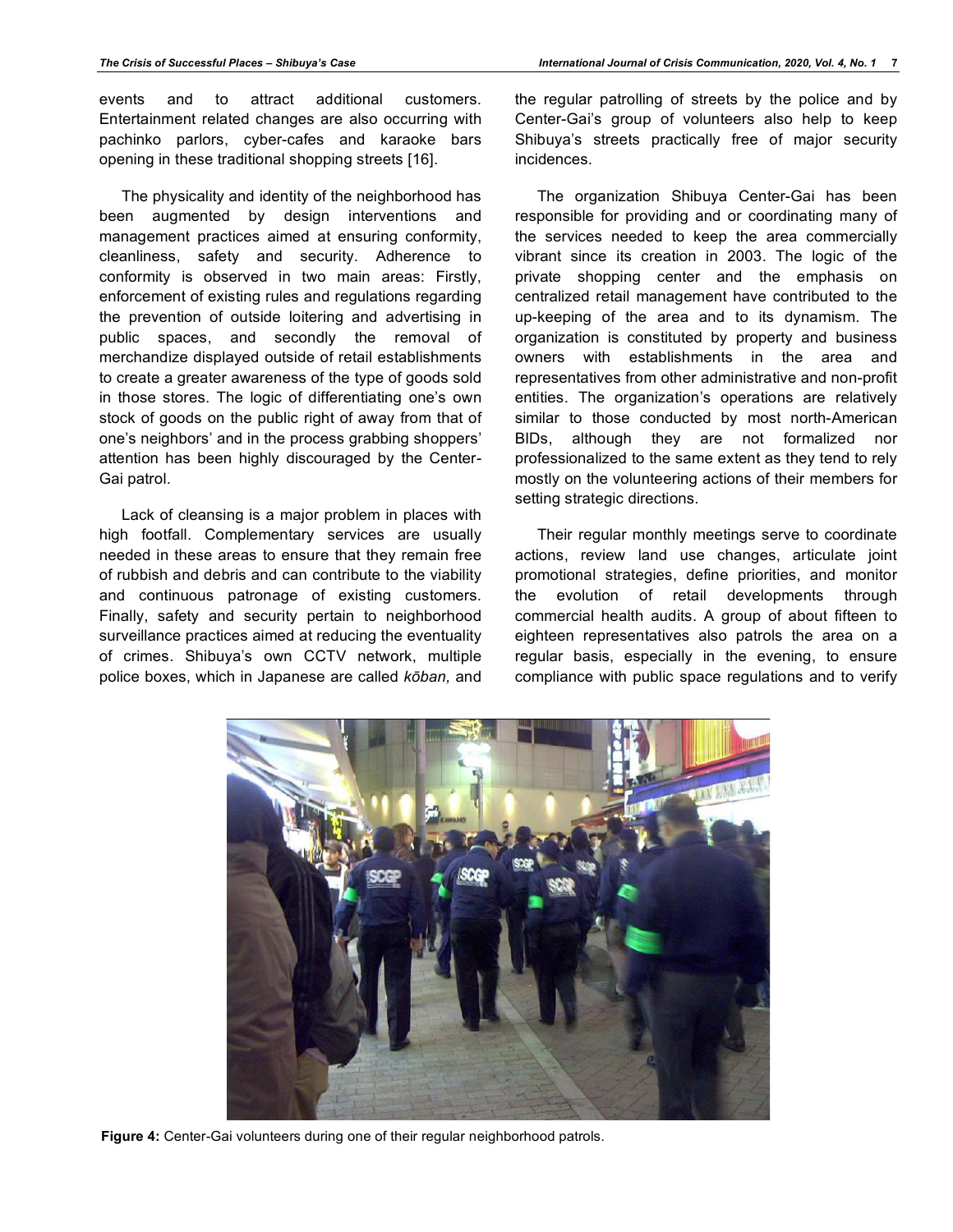cleanliness and safety patterns. The ultimate aim is to maintain and or increase the vibrancy of the area by straightforward and easily implementable retail district management practices.

The spirit of community and camaraderie among the Center-Gai volunteers who participated in the neighborhood patrol, which I was allowed to be a part of during my research and professional networking activities, was quite strong. This was easily observable in traditional Japanese corporate team-building efforts ranging from wearing a corporate uniform and singing an organizational hymn at the beginning of the neighborhood rounds (see Figure **4**).

More recently, concerns about alleged rude behavior and strong adherence to behavior rules in public spaces by certain volunteers during their regular patrols have surfaced [7]. I observed strict imposition of regulations pertaining to the display of private merchandize in the public right-of-way. Furthermore, I also witnessed the prompt compliance with those rules by those alleged of having committed the infractions. I am aware of similar accusations in large U.S. cities, where BID ambassadors and safety crews literately "shoved" homeless individuals from popular public spots due to concerns that their present would possibly

discourage others from patronizing the stores within the district's boundaries. The Shibuya leaders whom I met and interviewed seemed very eager to learn from other shopping districts elsewhere and also to share their own successes and mishaps.

## **6. CONCLUSION**

It has been argued that Japan has "some of the most distinctive and vibrant cityscapes in the world" [30]. In my research I have attempted to understand the veracity and extent of this type of bold claims. Therefore, the purpose of this article was threefold: (i) To examine the characteristics that make Shibuya seemingly a very successful place, (ii) to identify strategic investments and their eventual correlation with changes in patronage, and (iii) to understand and review recent public space interventions and management practices.

In response to the first goal, the conclusion is that Shibuya is apparently very successful due to its own morphological evolution, combination of accessibility and mix of activities, high number of visitors and integrated management practices. The main finding is that shopping district improvement practices resembling international management initiatives, but



**Figure 5:** Shibuya's central pedestrian street: *SentaGai.*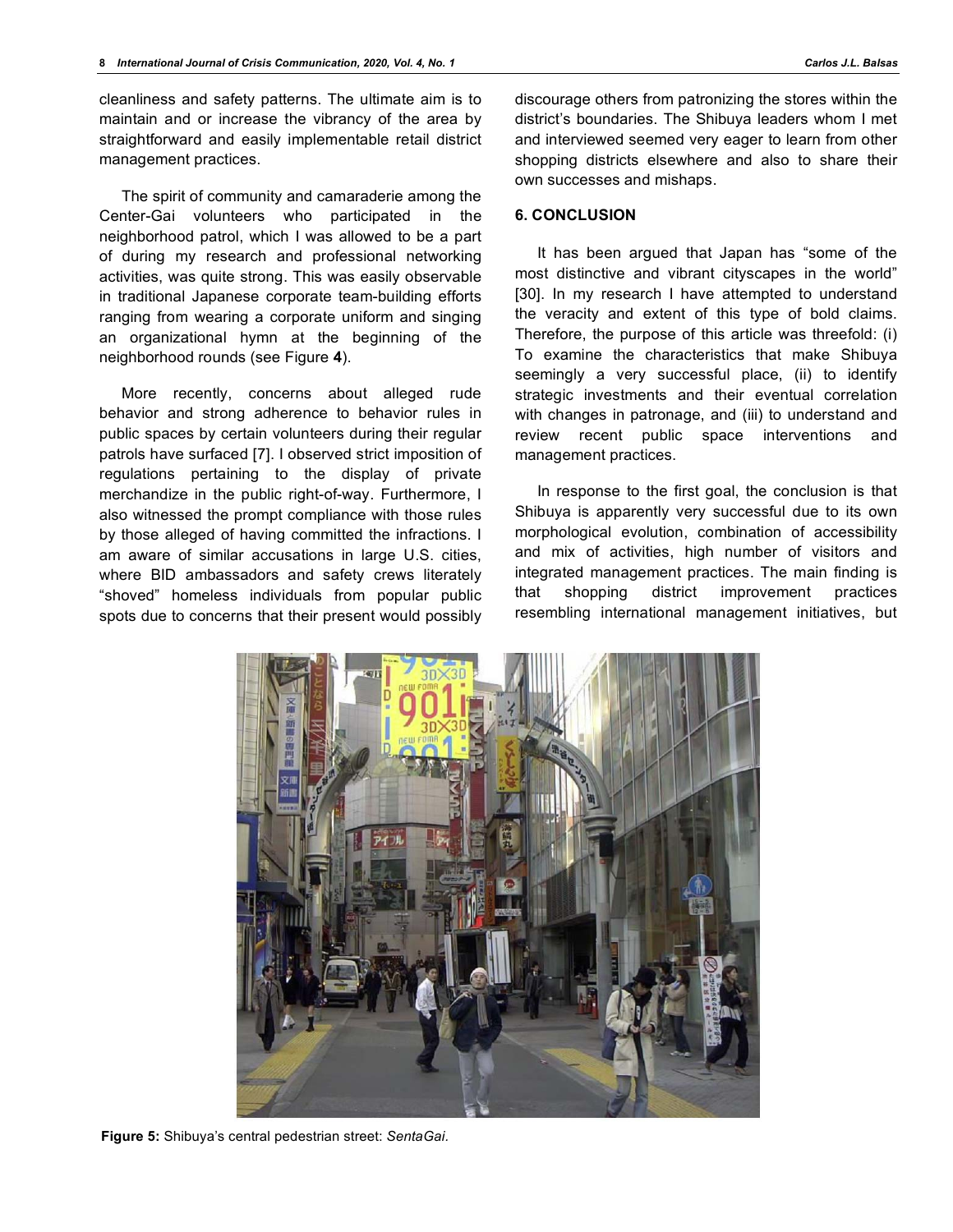with local Japanese nuances have been partially responsible for the district's contemporary evolution.

The second goal uncovered the centrality of the *keiretsu* system and the channeling of investments to centrally located investment opportunity areas by major conglomerates under a logic of capital accumulation and reinvestment. The creation of strong shopping and entertainment areas has contributed to increased patronage by multiple publics with a particular tendency for entertainment and leisure-oriented customers and visitors.

Finally, private real estate redevelopment strategies constitute the most critical aspect of the entertainment growth machine. Figure **5** shows that the public space interventions aimed at enhancing the walkability, character and identity of the commercial district have also been critical to maintaining its long-term viability. This has resulted in the creation of a highly energetic iconography and postmodern identity, which also contributes to making it a very distinct urbanscape in a cosmopolitan Asian global city.

To conclude, these are the lessons that I was able to uncover; others may approach Shibuya differently and are welcome to offer their own findings to either oppose or corroborate these findings. Shibuya has similarities with other entertainment districts around the globe. Shibuya's recent evolution, unique context and powerful interplay of socio-economic and governance forces are likely to allow it to remain an important subcentrality in Tokyo, and in Asia, for that matter.

Shibuya has always been a place of experimentation and as such, it has suffered major urban transformations over the last fifty years. Now it is already thinking ahead of the future in anticipation of the 2020 Olympics, which will guarantee a substantially higher number of visitors, even if for a short period of time.

### **ACKNOWLEDGEMENT**

I would like to thank Mr. T. Ono from Center-Gai [31] and Dr. M. Muraki from Chiba University. Both facilitated my visit and interviews with neighborhood leaders. I would also like to thank the members of the Center-Gai Patrol who allowed me to verify *in loco* the type of activities they are engaged in and the dedicated interest that they all have demonstrated toward maintaining Shibuya's shopping district clean, safe and attractive. All pictures were taken by the author. The usual academic disclaimers apply.

#### **REFERENCES**

- [1] Rheingold H. Smart Mobs. Cambridge, MA: Basic Books 2002.
- [2] Okata J, Murayama A. Tokyo's urban growth, urban form and sustainability. In: Sorensen, A. and Okata, J. – Eds. Megacities, Urban Form, Governance, Sustainability. Tokyo: Springer 2011; pp. 15-41. https://doi.org/10.1007/978-4-431-99267-7\_2
- [3] Bagan H, Yamagata Y. Landsat analysis of urban growth: How Tokyo became the world's largest megacity during the last 40 years. Remote Sensing of Environment 2012; 127: 210-222. https://doi.org/10.1016/j.rse.2012.09.011
- [4] Cybriwsky R. Shibuya Center, Tokyo. Geographical Review 1988a; 78(1): 48-61. https://doi.org/10.2307/214305
- [5] Clammer J. Contemporary Urban Japan: A Sociology of Consumption. Oxford, UK: Blackwell 1997. https://doi.org/10.1002/9780470712771
- [6] Matsushita K. Depato. In: Chung C, Inaba J, Koolhaas R, Leong S, Eds. Harvard Design School Guide to Shopping. Tokyo: Taschen 2001; pp. 242-269.
- [7] Morris B. Un/Wrapping Shibuya Place, media, and punctualization. Space and Culture 2010; 13(3): 285-303. https://doi.org/10.1177/1206331210367579
- [8] Kazuo U. Marketing and Consumption in Modern Japan. New York: Routledge 2014.
- [9] Balsas C. Comércio, revitalização urbana e sustentabilidade, ensinamentos da experiência Japonesa. Finisterra - Revista Portuguesa de Geografia 2015; 99: 81-100. https://doi.org/10.18055/Finis3775
- [10] Yasui M, Kinoshita H. Challenges in district management in Japanese city centers: Establishing independent business models using local resources. Journal of Urban Regeneration and Renewal 2013; 6(3): 264-277.
- [11] Ward K. 'Policies in motion' Urban management and state restructuring: The trans-local expansion of Business Improvement Districts. International Journal of Urban and Regional Studies 2006; 30(1): 54-75. https://doi.org/10.1111/j.1468-2427.2006.00643.x
- [12] Greenbie B. Space and Spirit in Modern Japan. New Haven, CT: Yale University Press 1988.
- [13] Sorensen A. Subcenters and satellite cities: Tokyo's 20<sup>th</sup> century experience of planned polycentrism. International Planning Studies 2001; 6(1): 9-32. https://doi.org/10.1080/13563470120026505
- [14] Mente B. Shopping Guide to Japan. Tokyo: Tuttle Publishing 2007.
- [15] Grinshpun H. The city and the chain: Conceptualizing globalization and consumption in Japan. Japan Review 2012; 24: 169-195. https://doi.org/10.1142/9789814425391\_0008
- [16] Balsas C. Japanese shopping arcades, pinpointing vivacity amidst obsolescence. Town Planning Review 2016; 87(2): 205-232. https://doi.org/10.3828/tpr.2016.15
- [17] Relph E. Place and Placelessness. London: Pion 1976.
- [18] Lloyd R, Clark N. The city as an entertainment machine. In: Gotham K. - Ed. Critical Perspectives on Urban Redevelopment. New York: Elsevier Science 2001; Vol. 6: pp. 357-377. https://doi.org/10.1016/S1047-0042(01)80014-3
- [19] Clark T. Introduction: Taking entertainment seriously. In: Clark, T. (Ed.) The city as an entertainment machine. New York: Elsevier, Research in Urban Policy 2004; Vol. 9: pp. 1- 18. https://doi.org/10.1016/S1479-3520(03)09001-9